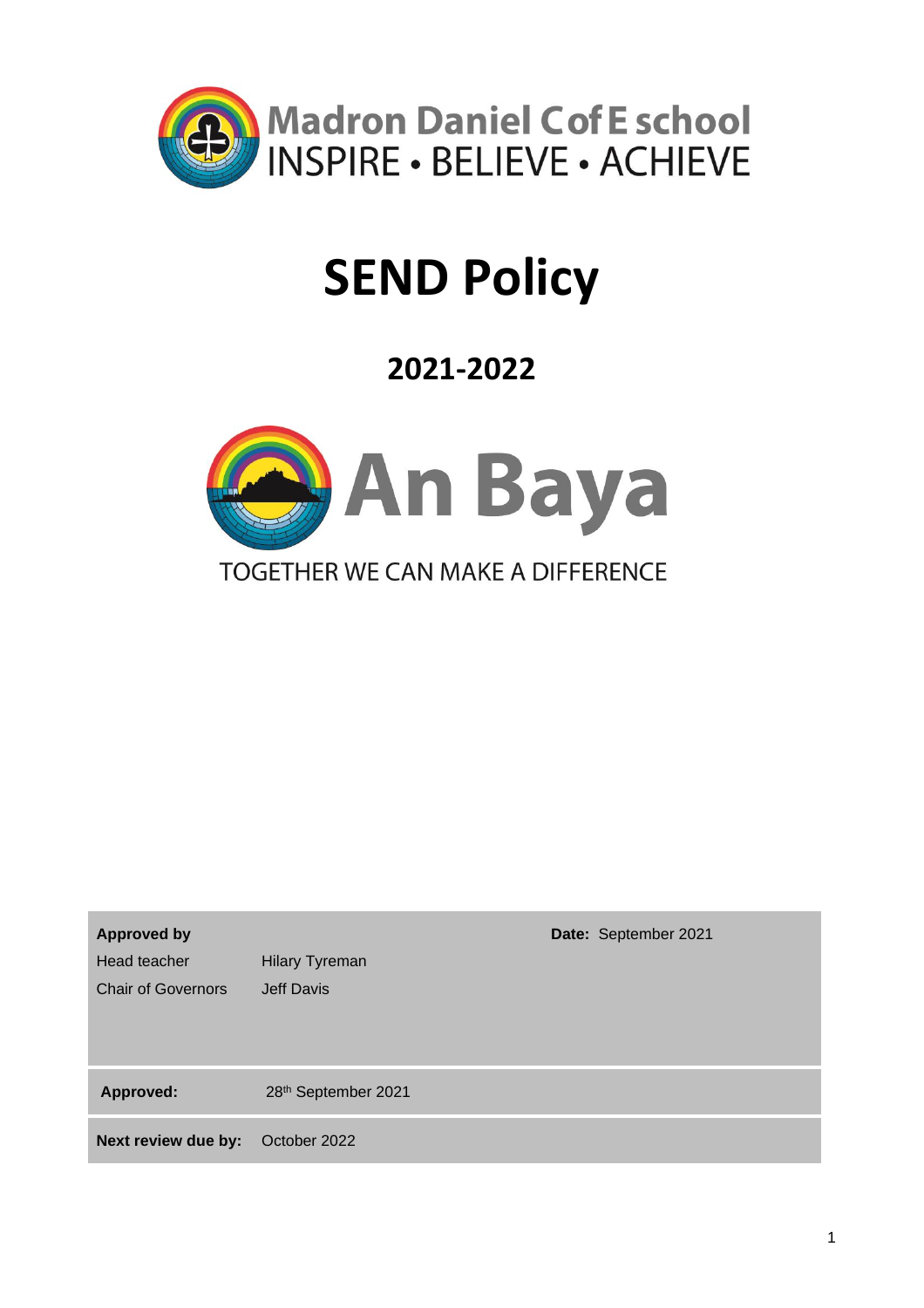## **Contents**

### **Governors' Mission statement**

**…………………………………………………………………………………………………………………………….**

At An Baya Primary Schools our mission is to educate all children spiritually, intellectually, socailly, morally, aesthetically and physically to be able to make a difference by following the example of Jesus in the gospels living out 'life in its fullness.'

Our Federation's strap line 'Together we can make a difference' ensures that our school is fully inclusive and that we work together with parents, carers and outside agencies to reduce potential barriers and to secure the best opportunities for all children.'

## **The schools aim to achieve this by:**

- **Educating for Wisdom, Knowledge and Skills** by following a broad and balanced curriculum that stimulates a sense of curiosity and excitement about the world whilst developing the full potential of all children.
- **Educating for Hope and Aspiration** by providing a safe, nurturing and caring environment where all children can take risks, build resilience, flourish and demonstrate courageous advocacy in action.
- **Educating for Community and Living well together** by building positive relationships with our local, national and international communities and for the schools to be hubs of learning in the community, making a positive difference to children and their families.
- **Educating for Dignity and Respect** by promoting perseverance, generosity, and courage so that children leave our schools equipped with the character virtues to make a difference.

We are fully inclusive in our approach and firmly believe that it is vital for all children in our care to meet their full potential. Our aim is that every child thoroughly enjoys their school experiences and participates in school life fully with enthusiasm for learning, achieving, making expected progress whilst continuing to grow as individuals. This is achieved through quality first teaching, the calm nurturing environment and through the clear and consistent approach.

We are sensitive to the varied individual needs of pupils and we use a flexible, graduated approach to support specific needs and differing abilities. We promote collaboration between school,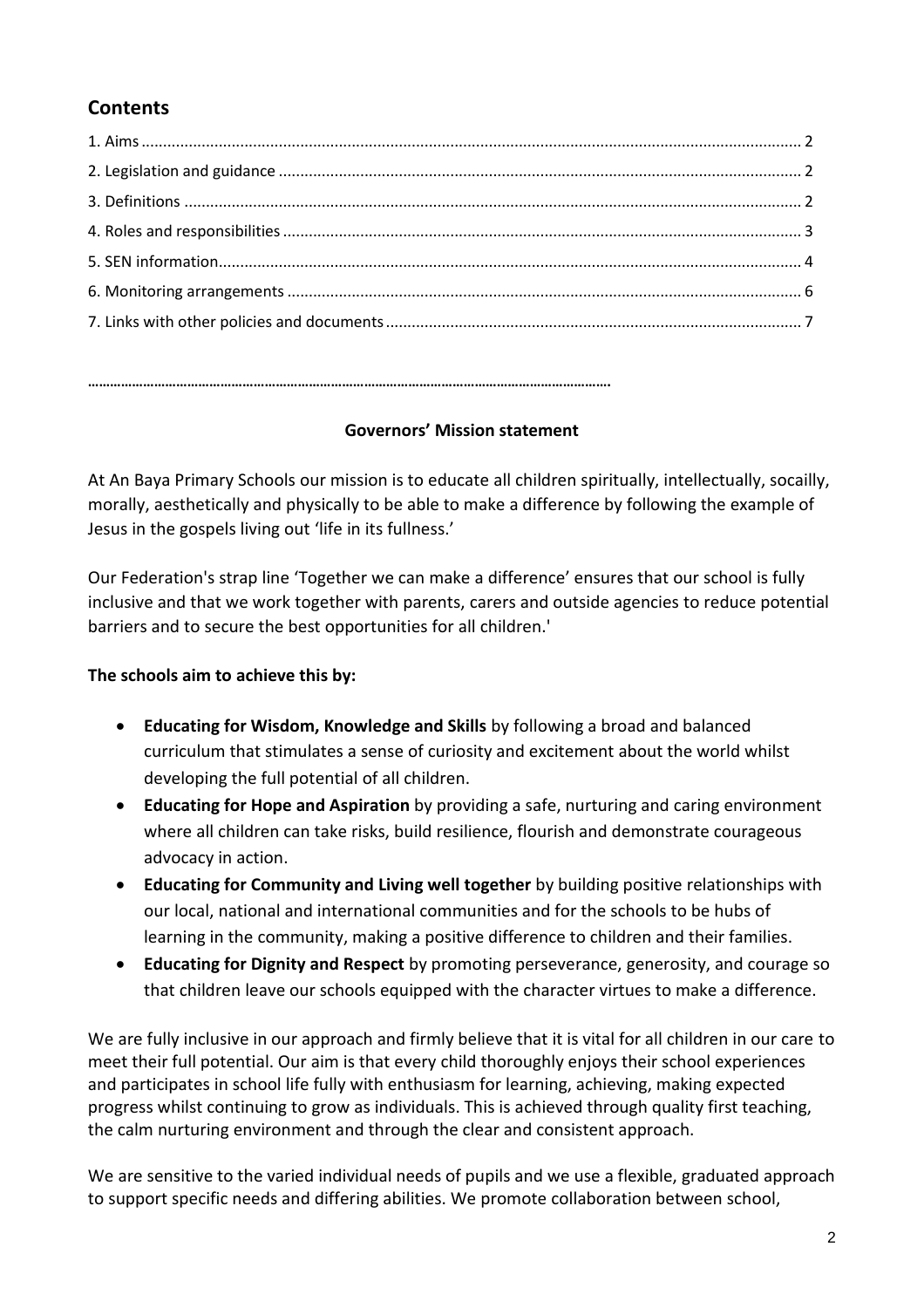parents and other agencies in order to meet individual needs alongside promoting independent skills and support children to take the next steps in their learning journey.

Our SEN policy aims to:

.

- Set out how our school will support and make provision for pupils with special educational needs (SEN)
- Explain the roles and responsibilities of everyone involved in providing for pupils with SEN

#### **2. Legislation and guidance**

This policy and information report is based on the statutor[y Special Educational Needs and Disability \(SEND\) Code of](https://www.gov.uk/government/uploads/system/uploads/attachment_data/file/398815/SEND_Code_of_Practice_January_2015.pdf)  [Practice](https://www.gov.uk/government/uploads/system/uploads/attachment_data/file/398815/SEND_Code_of_Practice_January_2015.pdf) and the following legislation:

- [Part 3 of the Children and Families Act 2014,](http://www.legislation.gov.uk/ukpga/2014/6/part/3) which sets out schools' responsibilities for pupils with SEN and disabilities
- [The Special Educational Needs and Disability Regulations 2014,](http://www.legislation.gov.uk/uksi/2014/1530/contents/made) which set out schools' responsibilities for education, health and care (EHC) plans, SEN co-ordinators (SENCOs) and the SEN information report

#### **3. Definitions**

A pupil has SEN if they have a learning difficulty or disability which calls for special educational provision to be made for them.

They have a learning difficulty or disability if they have:

- A significantly greater difficulty in learning than the majority of others of the same age, or
- A disability which prevents or hinders them from making use of facilities of a kind generally provided for others of the same age in mainstream schools

Special educational provision is educational or training provision that is additional to, or different from, that made generally for other children or young people of the same age by mainstream schools.

#### **4. Roles and responsibilities**

#### **4.1 The SENCO**

The SENCO is Emma Hope

Contact: ehope@st-marys-ce-pz.cornwall.sch.uk

The SENCO will:

- Work with the headteacher and Governors to determine the strategic development of the SEN policy and provision in the school
- Have day-to-day responsibility for the operation of this SEN policy and the co-ordination of specific provision made to support individual pupils with SEN, including those who have EHC plans. When the SENCO is not in school, this is the responsibility of the head teacher.
- Provide professional guidance to colleagues and work with staff, parents, and other agencies to ensure that pupils with SEN receive appropriate support and high quality teaching
- Advise on the graduated approach to providing SEN support
- Be the point of contact for external agencies, especially the local authority and its support services
- Liaise with potential next providers of education to ensure pupils and their parents are informed about options and a smooth transition is planned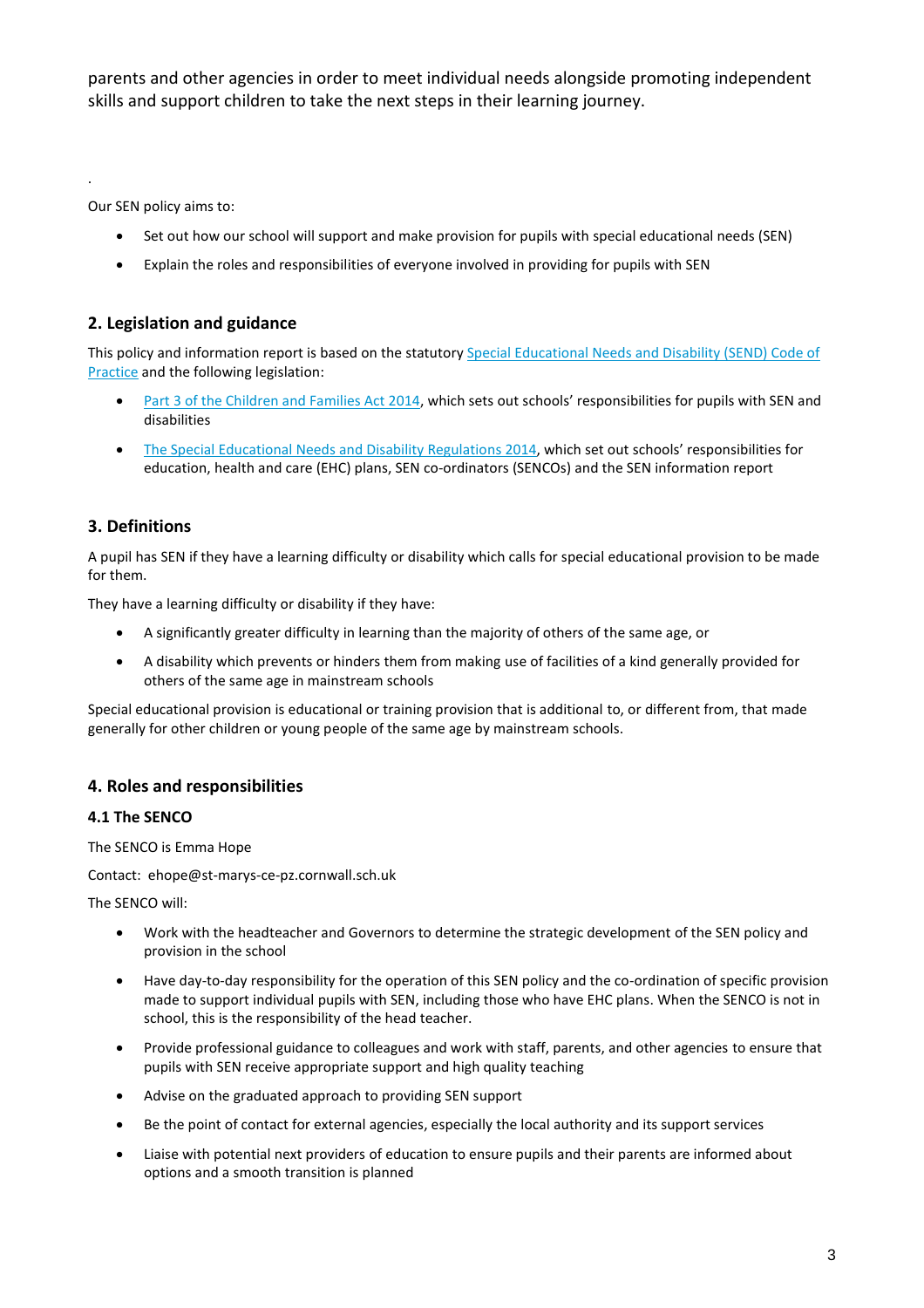- Work with the headteacher and governing board to ensure that the school meets its responsibilities under the Equality Act 2010 with regard to reasonable adjustments and access arrangements
- Ensure the school keeps the records of all pupils with SEN up to date
- Liaising with parents/carers of pupils with SEN
- Holding Annual EHCP review meetings

#### **4.2 The SEN Governor**

The SEN Governor will:

- Help to raise awareness of SEN issues at governing board meetings
- Monitor the quality and effectiveness of SEN and disability provision within the school and update the governing board on this
- Work with the headteacher and SENCO to determine the strategic development of the SEN policy and provision in the school

#### **4.3 The Headteacher**

The headteacher will:

- Work with the SENCO and SEN governor to determine the strategic development of the SEN policy and provision in the school
- Have overall responsibility for the provision and progress of learners with SEN and/or a disability

#### **4.4 Class Teachers**

Each class teacher is responsible for:

- The progress and development of every pupil in their class
- Working closely with any teaching assistants or specialist staff to plan and assess the impact of support and interventions and how they can be linked to classroom teaching
- Working with the SENCO to review each pupil's progress and development and decide on any changes to provision
- Ensuring they follow this SEN policy

#### **5. SEN Information**

#### **5.1 The kinds of SEN that are provided for:**

Our school currently provides additional and/or different provision for a range of needs, including:

- Communication and interaction, for example, autistic spectrum disorder, Asperger's Syndrome, speech and language difficulties
- Cognition and learning, for example, dyslexia, dyspraxia,
- Social, emotional and mental health difficulties, for example, attention deficit hyperactivity disorder (ADHD),
- Sensory and/or physical needs, for example, visual impairments, hearing impairments, processing difficulties, epilepsy
- Moderate/severe/profound and multiple learning difficulties

#### **5.2 Identifying pupils with SEN and assessing their needs**

We will assess each pupil's current skills and levels of attainment on entry, which will build on previous settings and Key Stages, where appropriate. Class teachers will make regular assessments of progress for all pupils and identify those whose progress: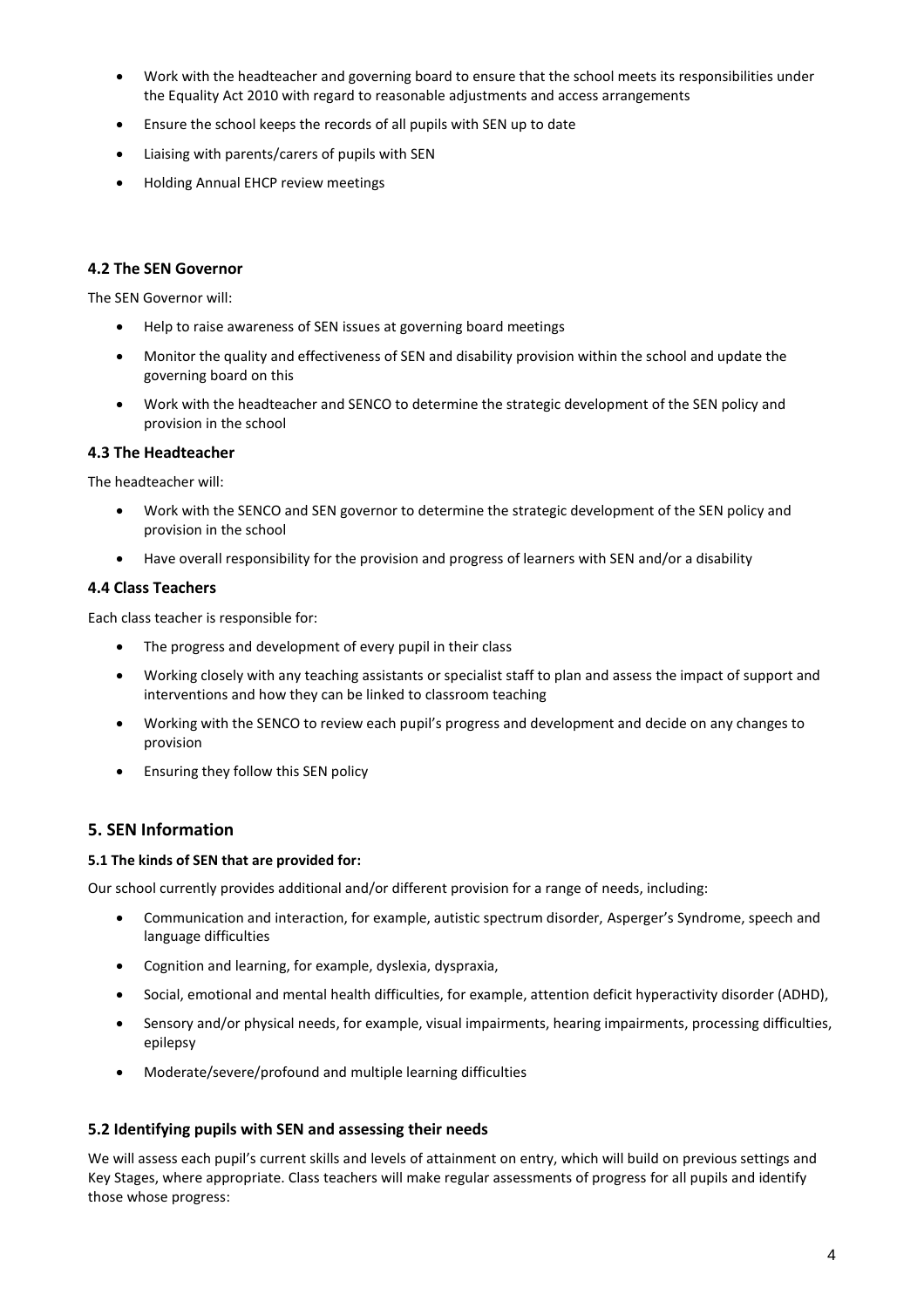- Is significantly slower than that of their peers starting from the same baseline
- Fails to match or better the child's previous rate of progress
- Fails to close the attainment gap between the child and their peers
- Widens the attainment gap

This may include progress in areas other than attainment, for example, social needs.

Slow progress and low attainment will not automatically mean a pupil is recorded as having SEN.

When deciding whether special educational provision is required, we will start with the desired outcomes, including the expected progress and attainment, and the views and the wishes of the pupil and their parents. We will use this to determine the support that is needed and whether we can provide it by adapting our core offer, or whether something different or additional is needed.

#### **5.3 Consulting and involving pupils and parents**

We will have an early discussion with the pupil and their parents when identifying whether they need special educational provision. These conversations will make sure that:

- Everyone develops a good understanding of the pupil's areas of strength and difficulty
- We take into account the parents' concerns
- Everyone understands the agreed outcomes sought for the child
- Everyone is clear on what the next steps are

Notes of these early discussions will be added to the pupil's record and given to their parents.

We will formally notify parents when it is decided that a pupil will receive SEN support.

#### **5.4 Assessing and reviewing pupils' progress towards outcomes**

At this school all teachers are responsible and accountable for the progress and development of all pupils in their class including where pupils access support from specialist staff and teaching assistants. High quality teaching, differentiated for individual pupils, is the first step in responding to pupils who have SEN. 'Quality First' teaching is a priority of the school. Close liaison is maintained with all members of staff by the SENCO to ensure that pupils are only identified as having SEN if they do not make adequate progress once they have had appropriate interventions/adjustments and good quality personalised teaching.

We will follow the graduated approach and the four-part cycle of **assess, plan, do, review**.

#### **Levels of Need**

Madron Daniels Schools Graduated Response consists of three levels as follows:

#### **On-Alert.**

This refers to pupils who may, for some reason, have fallen behind and require some additional input to catch-up. A pupil in this category may have one of more of the following indicators:

- Be at risk of not meeting their targets
- Currently working at a standard below National expectations and their targets will not bring them above this level
- New entrants to the school whose needs are still being assessed
- Currently have barriers to their learning e.g.
	- $\triangleright$  Their current behaviour is disruptive
	- ➢ There are attendance/lateness issues
	- $\triangleright$  Concerns over their attainment compared to peers
	- $\triangleright$  The family is currently experiencing challenges
	- ➢ They have EAL (English as an Additional Language)

Pupils at this level of need DO NOT form part of the School's Graduated Response to Individual Needs (GRIN) and, in line with the Code of Practice, the School ensures that everything is done at an early a stage as possible to avoid the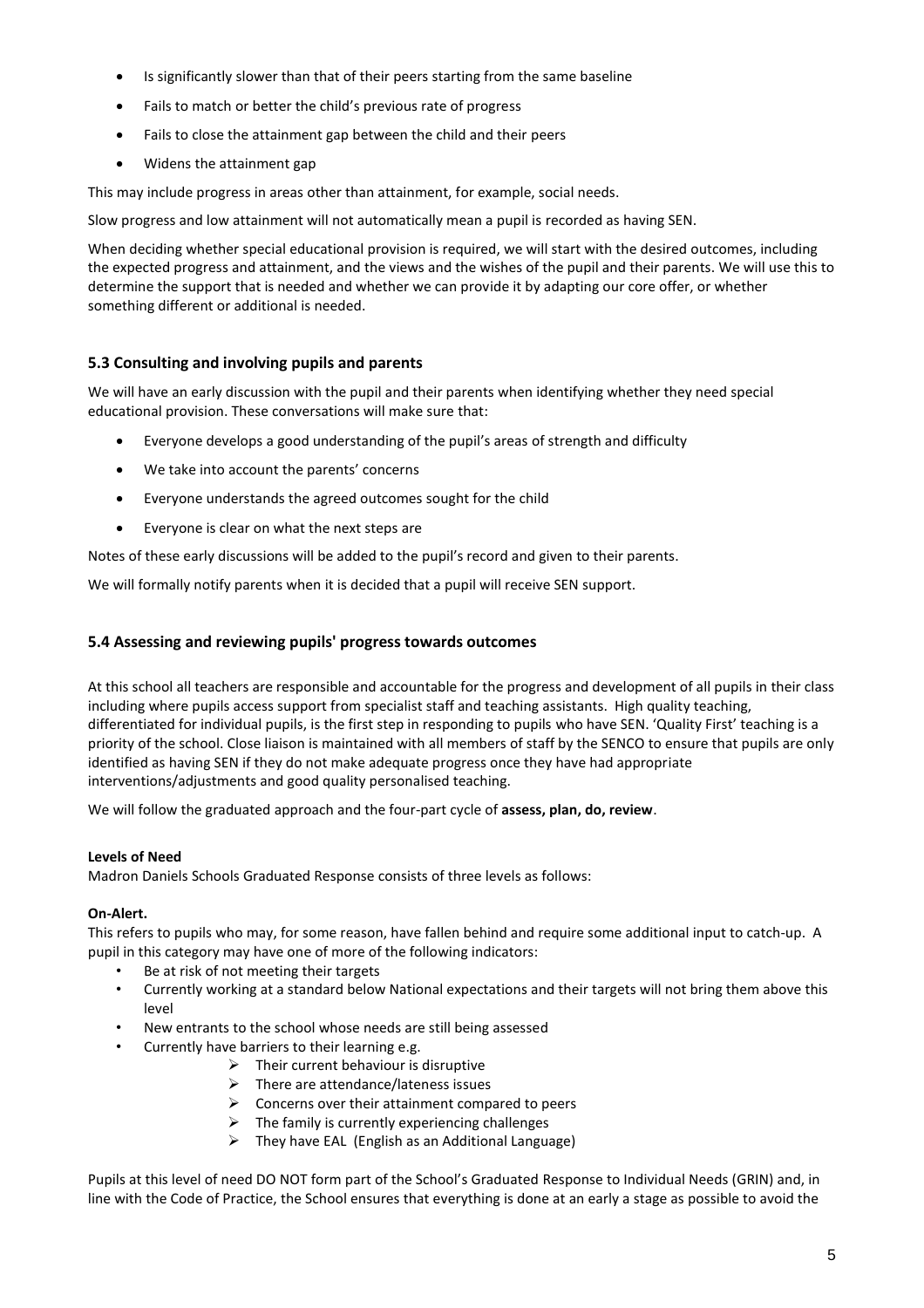need for SEN Support. However, if after a period of time, an individual does not catch-up, it is at this point that consideration will be given as to whether they need SEN support.

#### **SEN Support**

Pupils are placed on the GRIN at this level after assessment and consultation between the SENCO and Class Teacher when it is established that they have a significant learning difficulty and need provision that is additional and different. At this point, parents/carers will be informed of the decision and the School will continue to work in partnership with them, listening to their views and those of the pupil, and involving them proactively in planning and decision making. This will take the form of a termly 'Assess- Plan-Do -Review Cycle.'

#### **Assess**

- Teacher's high quality, accurate formative assessment and experience of child
- Pupil progress, attainment and behaviour
- Development & attainment in comparison to peers
- Views and experiences of parents
- The child's own views
- If relevant, assessments, views of and advice from external services.

#### **Plan**

- A plan will be drawn up by SENCO & class teacher in consultation with parents and child. It will include:
- The outcomes agreed for the next half term
- The support and interventions to be put in place
- The expected impact on progress, development or behaviour
- A clear date for review
- The plan will be recorded on the pupil's Individual Provision Map.
- A copy will be given to the parents and the child.

#### **Do**

- The class teacher remains responsible for working with the child on a daily basis and works closely with TAs or specialist staff to plan and assess the impact of the interventions.
- The SENCO supports the class teacher in the further assessment of the child's particular strengths and weaknesses, in problem-solving and advising on the effective implementation of support.

#### **Review**

- Parents will be invited to attend, at least termly review meetings with the SENCo. The child's views are also sought. This will monitor/ review the effectiveness of the support and the impact on the child's progress.
- A new the plan will then be drawn up and added to the ongoing Individual Provision Map.

The class or subject teacher will work with the SENCO to carry out a clear analysis of the pupil's needs. This will draw on:

- The teacher's assessment and experience of the pupil
- Their previous progress and attainment and behaviour
- Other teachers' assessments, where relevant
- The individual's development in comparison to their peers and national data
- The views and experience of parents
- The pupil's own views
- Advice from external support services, if relevant

The assessment will be reviewed regularly.

All teachers and support staff who work with the pupil will be made aware of their needs, the outcomes sought, the support provided, and any teaching strategies or approaches that are required. We will regularly review the effectiveness of the support and interventions and their impact on the pupil's progress.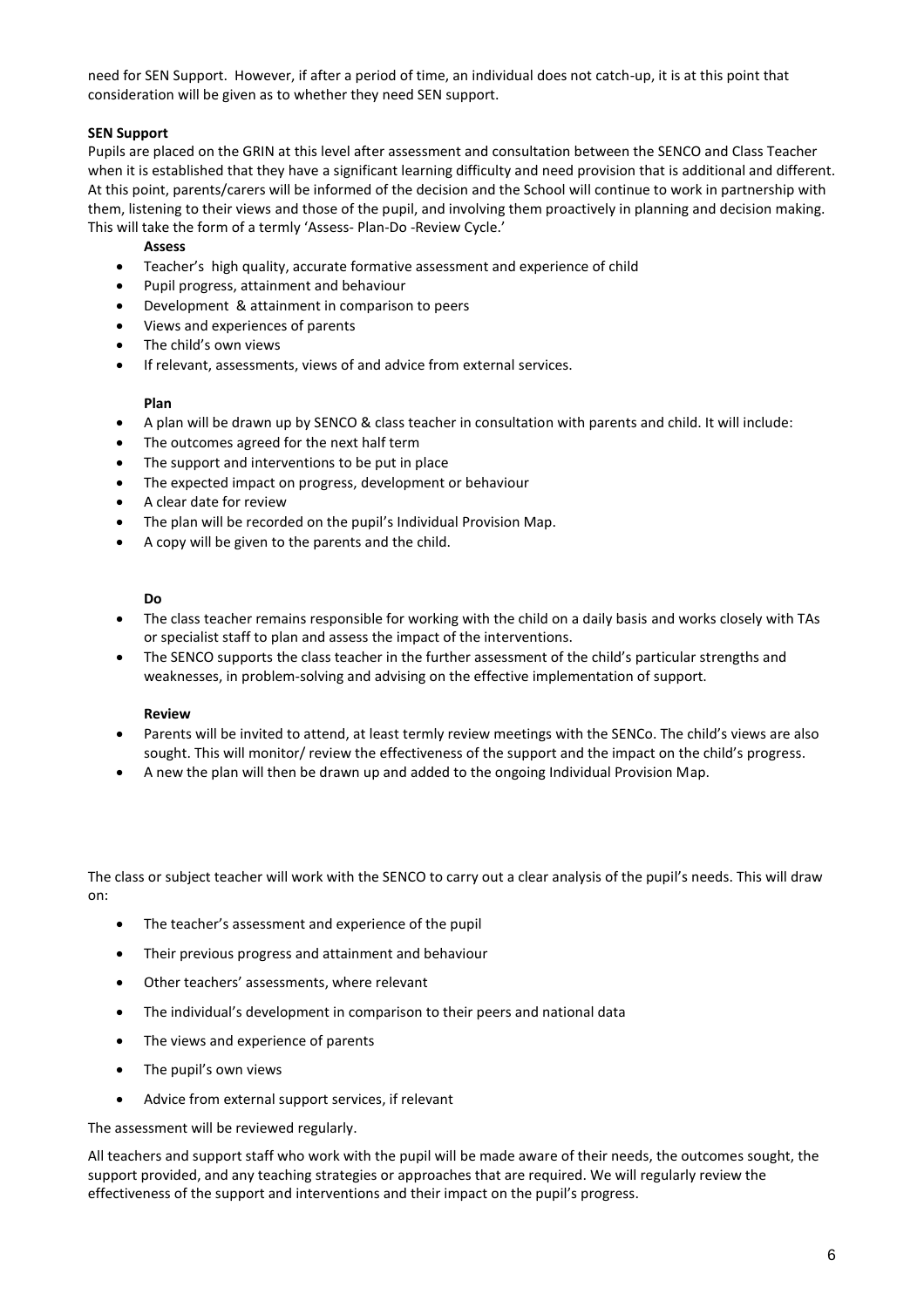#### **5.5 Supporting pupils moving between phases and preparing for adulthood**

We will share information with the school, college, or other setting the pupil is moving to. We will agree with parents and pupils which information will be shared as part of this.

#### **5.6 Our approach to teaching pupils with SEN**

Teachers are responsible and accountable for the progress and development of all the pupils in their class.

High quality teaching is our first step in responding to pupils who have SEN. This will be differentiated for individual pupils.

#### **5.7 Adaptations to the curriculum and learning environment**

We make the following adaptations to ensure all pupils' needs are met:

- Differentiating our curriculum to ensure all pupils are able to access it, for example, by grouping, 1:1 work, teaching style, content of the lesson, etc.
- Adapting our resources and staffing
- Using recommended aids, such as laptops, coloured overlays, visual timetables, larger font, etc.
- Differentiating our teaching, for example, giving longer processing times, pre-teaching of key vocabulary, reading instructions aloud, etc.
- Resources that promote independent learning
- Interactive displays

#### **5.8 Training and Resources**

- All professional development needs are identified through the school's appraisal system and self-evaluation and feed into the School Development Plan as required.
- The head teacher oversees the professional development of all teaching staff and teaching assistant occurs during whole school training days and by attending courses. Colleagues attending courses are expected to disseminate and share relevant knowledge with other staff within the school.
- Newly appointed teaching and support staff undertake an induction meeting with the SENCO who will explain systems and structures in place around the school's SEN provision and practice and to discuss the needs of individual pupils.
- The SENCO regularly attends SEN network meetings in order to keep up to date with local and national developments in SEND and also supports the LA through involvement in work strands to address ongoing developments in SEN Reforms.

#### **5.9 Evaluating the effectiveness of SEN provision**

We evaluate the effectiveness of provision for pupils with SEN by:

- Reviewing pupils' individual progress towards their goals each term
- Reviewing the impact of interventions.
- Monitoring by the headteacher

*.*

- Holding annual reviews for pupils with statements of SEN or EHC plans
- Regular Pupil individual Planning meetings with class teachers and parents